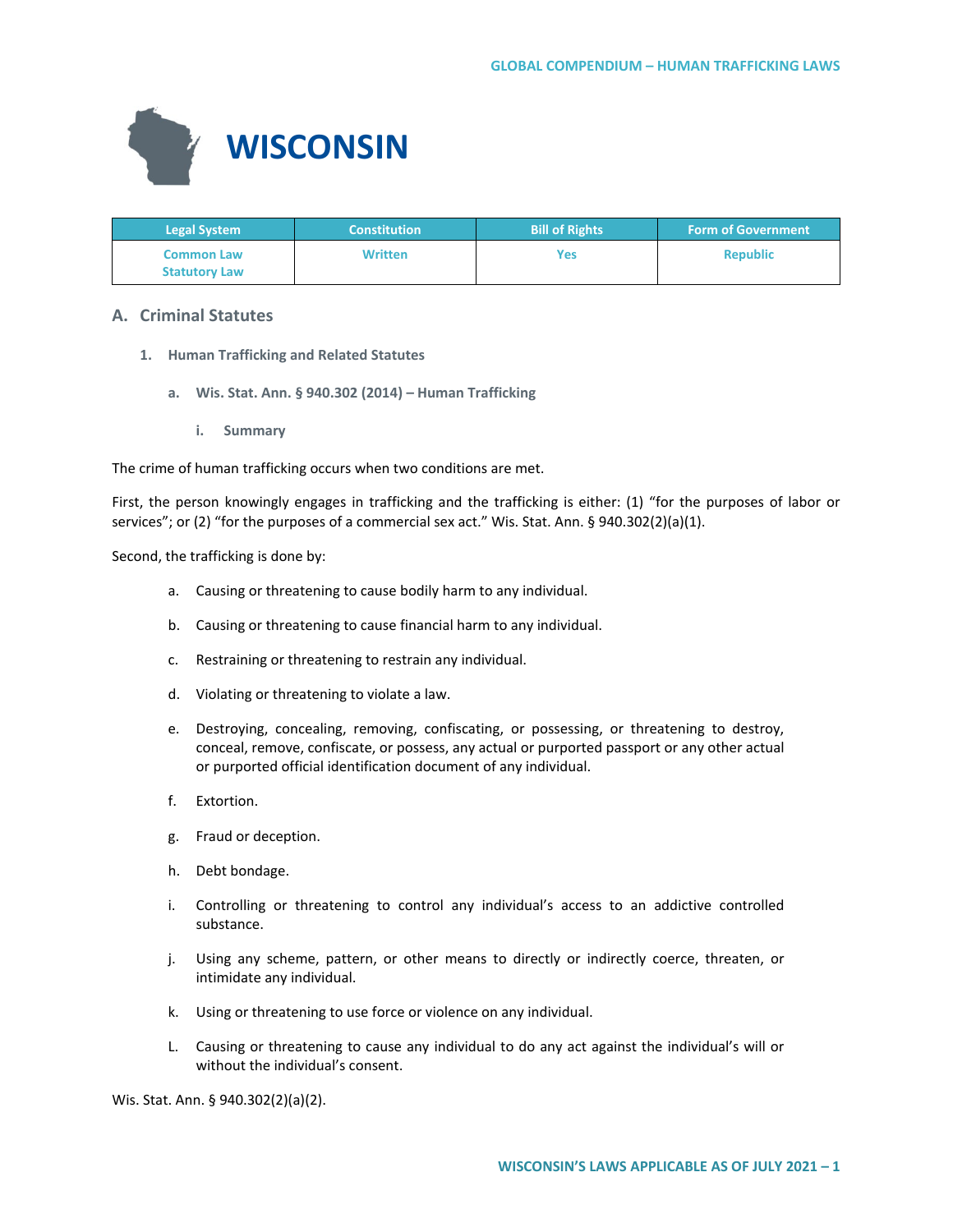"Trafficking" is defined as "recruiting, enticing, harboring, transporting, providing, or obtaining, or attempting to recruit, entice, harbor, transport, provide, or obtain, an individual." Wis. Stat. Ann. § 940.302(1)(d).

"Commercial sex act" is defined as a "sexual contact," a "sexually explicit performance," or "sexual intercourse ... for which anything of value is given to, promised, or received, directly or indirectly, by any person." Wis. Stat. Ann. § 940.302(1)(a).

A person who benefits in any manner from a violation of the human trafficking statute is also guilty of a Class D felony "if the person knows or reasonably should have known that the benefits come from or are derived from an act or scheme described in" the human trafficking criminal statute. Wis. Stat. Ann. § 940.302(b).

**ii. Sentencing**

Human trafficking is a Class D felony. Wis. Stat. Ann. § 940.302(2)(a). Class D felonies are punishable by a fine not to exceed USD 100,000, imprisonment not to exceed 25 years, or both. Wis. Stat. Ann. § 939.50(3)(d).

A person who "knowingly receives compensation from the earnings of debt bondage, a prostitute, or a commercial sex act" is guilty of a Class F felony. Wis. Stat. Ann. § 940.302(2)(c). Class F felonies are punishable by a fine not to exceed USD 25,000, imprisonment not to exceed 12 years and six months, or both. Wis. Stat. Ann. § 939.50(3)(f).

A court shall order full or partial restitution unless there is substantial reason not to do so. Wis. Stat. Ann. § 973.20(1r). If the crime of human trafficking results in bodily injury or damage to or destruction of property, the general restitution statute specifies what a restitution order may require, including the value of any property damaged or destroyed, the cost of necessary medical treatment and care, lost income, and more. Wis. Stat. Ann. § 973.20(2am), (3). The court may also require the violator to pay an amount not to exceed USD 10,000 for professional services relating to psychiatric and psychological care and treatment. Wis. Stat. Ann. § 973.20(4m). If the crime of human trafficking does not result in bodily injury or property damage, the defendant may nonetheless be required to pay restitution, including the costs of necessary transportation, housing, child care for the victim, relocation expenses, and other amounts as well as the greater of (1) the gross income gained by the defendant due to the victim's services, or (2) the value of the victim's services as provided under the state minimum wage. Wis. Stat. Ann. § 973.20 (4o), (5).

## **iii. Statute of Limitations**

A prosecution for a felony must be commenced within six years after commission of the offense. Wis. Stat. Ann. § 939.74(1).

- **b. Wis. Stat. Ann. § 948.051 (2017) – Trafficking of a Child**
	- **i. Summary**

A person who "knowingly recruits, entices, provides, obtains, harbors, transports, patronizes, or solicits or knowingly attempts to recruit, entice, provide, obtain, harbor, transport, patronize, or solicit any child for the purpose of commercial sex acts" is guilty of a Class C felony. Wis. Stat. Ann. § 948.051(1).

A person who knowingly benefits from a violation of the statute is also guilty of a Class C felony. Wis. Stat. Ann. § 948.051(2).

**ii. Sentencing**

Class C felonies are punishable by a fine not to exceed USD 100,000, imprisonment not to exceed 40 years, or both. Wis. Stat. Ann. § 939.50(3)(c).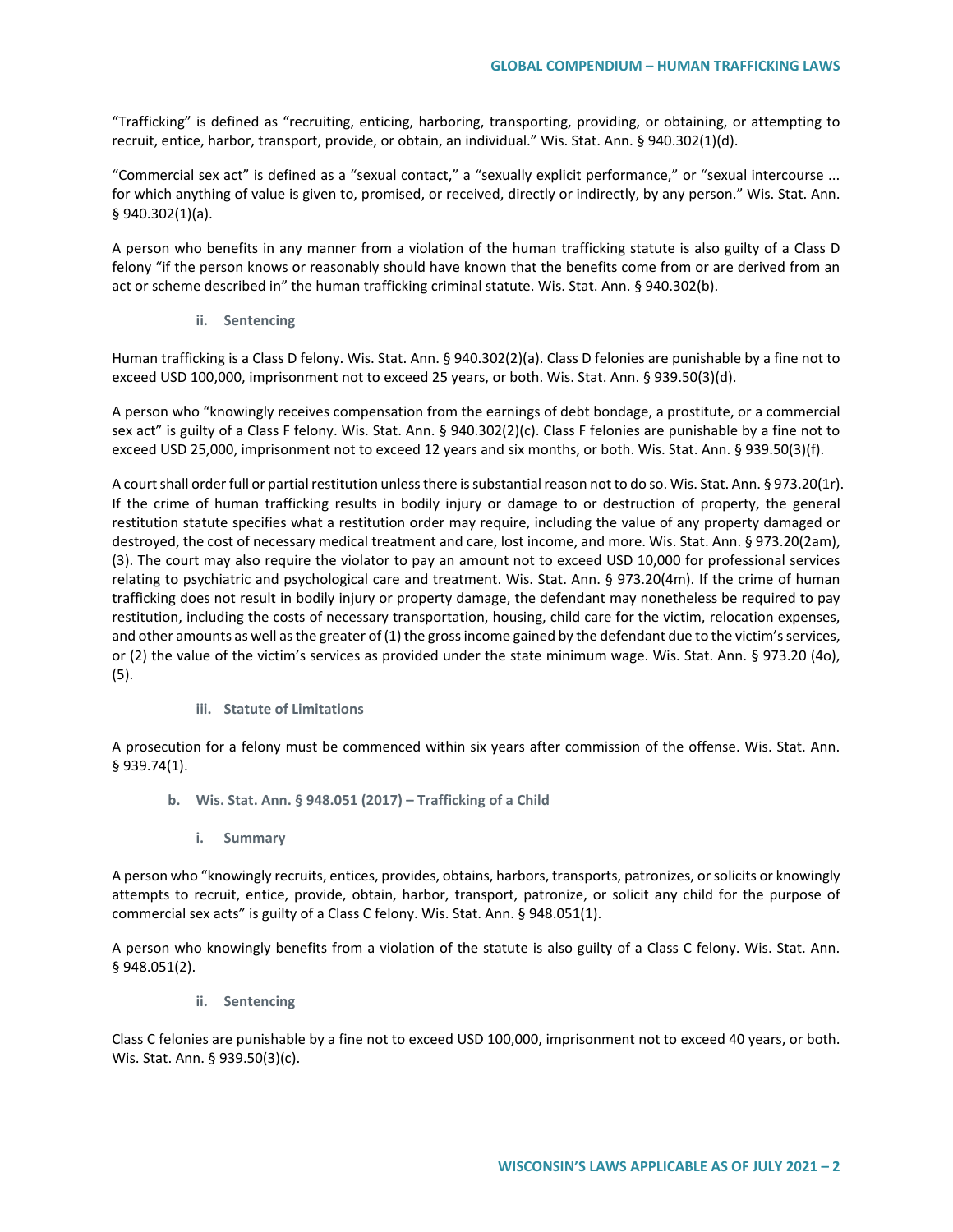A court shall order full or partial restitution unless there is substantial reason not to do so. Wis. Stat. Ann. § 973.20(1r). If the crime of trafficking of a child results in bodily injury or damage to or destruction of property, the general restitution statute specifies what a restitution order may require, including the value of the property damaged or destroyed, the cost of necessary medical treatment and care, lost income, and more. Wis. Stat. Ann. § 973.20(2am), (3). The court may also require the violator to pay an amount not to exceed USD 10,000 for professional services relating to psychiatric and psychological care and treatment. Wis. Stat. Ann. § 973.20(4m). If the crime of trafficking a child does not result in bodily injury or property damage, the defendant may nonetheless be required to pay restitution, including the costs of necessary transportation, housing, child care for the victim, relocation expenses, and other amounts as well as the greater of (1) the gross income gained by the defendant due to the victim's services, or (2) the value of the victim's services as provided under the state minimum wage. Wis. Stat. Ann. § 973.20(4o), (5).

**iii. Statute of Limitations**

A prosecution for a violation of Wis. Stat. Ann. § 948.051 shall be commenced before the victim reaches the age of 45 years. Wis. Stat. Ann. § 939.74(2)(c).

**c. Wis. Stat. Ann. § 939.46 (2018) – Affirmative Defense**

A victim of a violation of Wis. Stat. Ann. § 940.302(2) (human trafficking) or Wis. Stat. Ann. § 948.051 (trafficking of a child) "has an affirmative defense for any offense committed as a direct result of the violation" without regard to whether anyone was prosecuted or convicted for the violation. Wis. Stat. Ann. § 939.46(1m).

**d. Wis. Stat. Ann. § 946.80** *et seq.* **(2014) – Racketeering Activity and Continuing Criminal Enterprise**

Wisconsin's racketeering statute includes trafficking in persons and trafficking of a child within its predicate acts. Wis. Stat. Ann. § 946.82(4).

**e. Wis. Stat. Ann. § 973.015 (2016) – Vacatur or Expungement**

A court may vacate a conviction for prostitution or expunge the conviction from a person's record upon motion at any time if, among other conditions, the person violated the prostitution statute as a result of being a victim of trafficking for the purposes of a commercial sex act. Wis. Stat. Ann. § 973.015(2m).

**2. Online Child Sexual Exploitation and Child Pornography Offenses**

Wis. Stat. Ann. § 948.05 (2019) – Sexual Exploitation of a Child

Wis. Stat. Ann. § 948.07 (2014) – Child Enticement

Wis. Stat. Ann. § 948.075 (2008) – Use of a Computer to Facilitate a Child Sex Crime

Wis. Stat. Ann. § 948.12 (2012) – Possession of Child Pornography

**3. Wis. Stat. Ann. § 301.45 (2018) – Sex Offender Registry**

An individual who is convicted for a sex offense must comply with registration and reporting requirements. Wis. Stat. Ann. § 301.45(1g). "Sex offense" includes "a violation, or the solicitation, conspiracy, or attempt to commit a violation of" the offenses of trafficking of a child, sexual exploitation of a child, child enticement, possession of child pornography, and human trafficking if the trafficking is for the purposes of a commercial sex act. Wis. Stat. Ann. § 301.45(1d).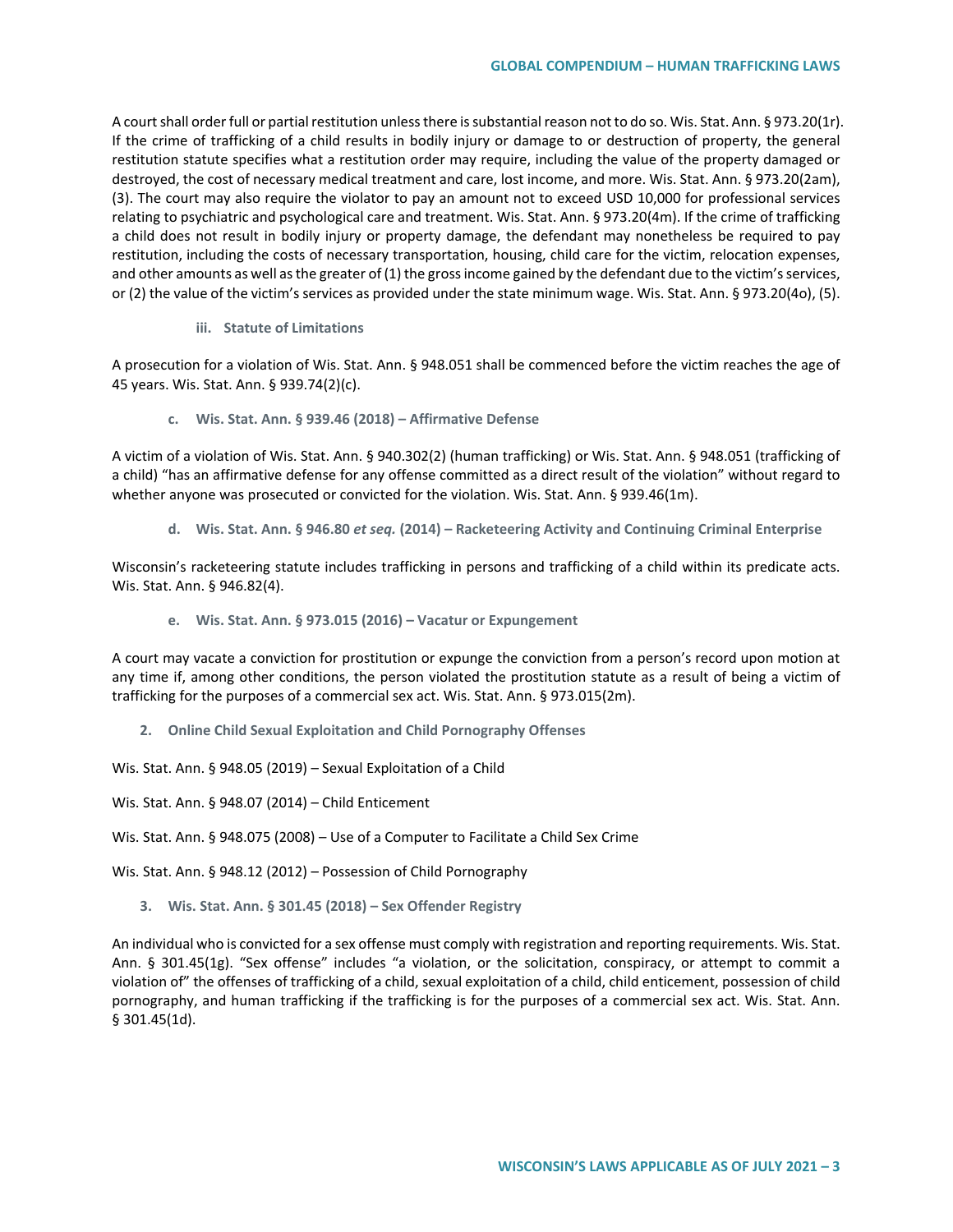# **B. Civil Liability Statutes**

- **1. Wis. Stat. Ann. § 940.302 (2014) – Civil Lawsuit for Human Trafficking** 
	- **a. Summary**

A person who "incurs an injury or death as a result of a violation of" Wis. Stat. Ann. § 940.302(2) (human trafficking) may bring a civil lawsuit against the person who committed the violation. Wis. Stat. Ann. § 940.302(3).

**b. Damages and Other Relief**

In addition to actual damages, the court may award punitive damages to the injured party, not to exceed three times the amount of actual damages incurred, and reasonable attorney fees. Wis. Stat. Ann. § 940.302(3).

**c. Statute of Limitations**

A civil lawsuit for human trafficking must be brought within three years from the time the claim accrues. Wis. Stat. Ann. §893.57.

- **2. Wis. Stat. Ann. § 948.051 (2017) – Civil Lawsuit for Trafficking of a Child**
	- **a. Summary**

A person who "incurs an injury or death as a result of a violation of" Wis. Stat. Ann. § 948.051(1) or (2) (trafficking of a child) may bring a civil lawsuit against the person who committed the violation. Wis. Stat. Ann. § 948.051(3).

**b. Damages and Other Relief**

In such a lawsuit, in addition to actual damages, the court may award punitive damages to the injured party, not to exceed three times the amount of actual damages incurred, and reasonable attorney's fees. Wis. Stat. Ann. § 948.051(3).

**c. Statute of Limitations**

A civil lawsuit for trafficking of a child must be brought within three years from the time the claim accrues. Wis. Stat. Ann. §893.57. The limitations period is tolled until two years after the date on which the minor victim is 18 years old. Wis. Stat. Ann. § 893.16.

- **C. Additional Statutes Specific to Human Trafficking**
	- **1. Wis. Stat. Ann. §§ 109.01** *et seq***. (2016) – Wage Payments, Claims, and Collections**

An aggrieved employee may bring a civil lawsuit to recover unpaid wages. Wis. Stat. Ann. § 109.03(5). A prevailing employee may recover a reasonable sum for expenses. Wis. Stat. Ann. § 109.03(6). A noncompliant employer may be subject to additional civil and criminal penalties, including up to an additional 100% of the wages due, and a fine of USD 500, 90 days in prison, or both. Wis. Stat. Ann. § 109.11.

More information is available at: [https://dwd.wisconsin.gov/er/laborstandards/wageclaim.htm.](https://dwd.wisconsin.gov/er/laborstandards/wageclaim.htm)

**2. Wis. Stat. Ann. § 48.02 (2019) – Trafficking Classified as Child Abuse**

Trafficking of a child is classified as child "abuse" for the purpose of child protection intervention and services. Wis. Stat. Ann. § 48.02(1)(cm).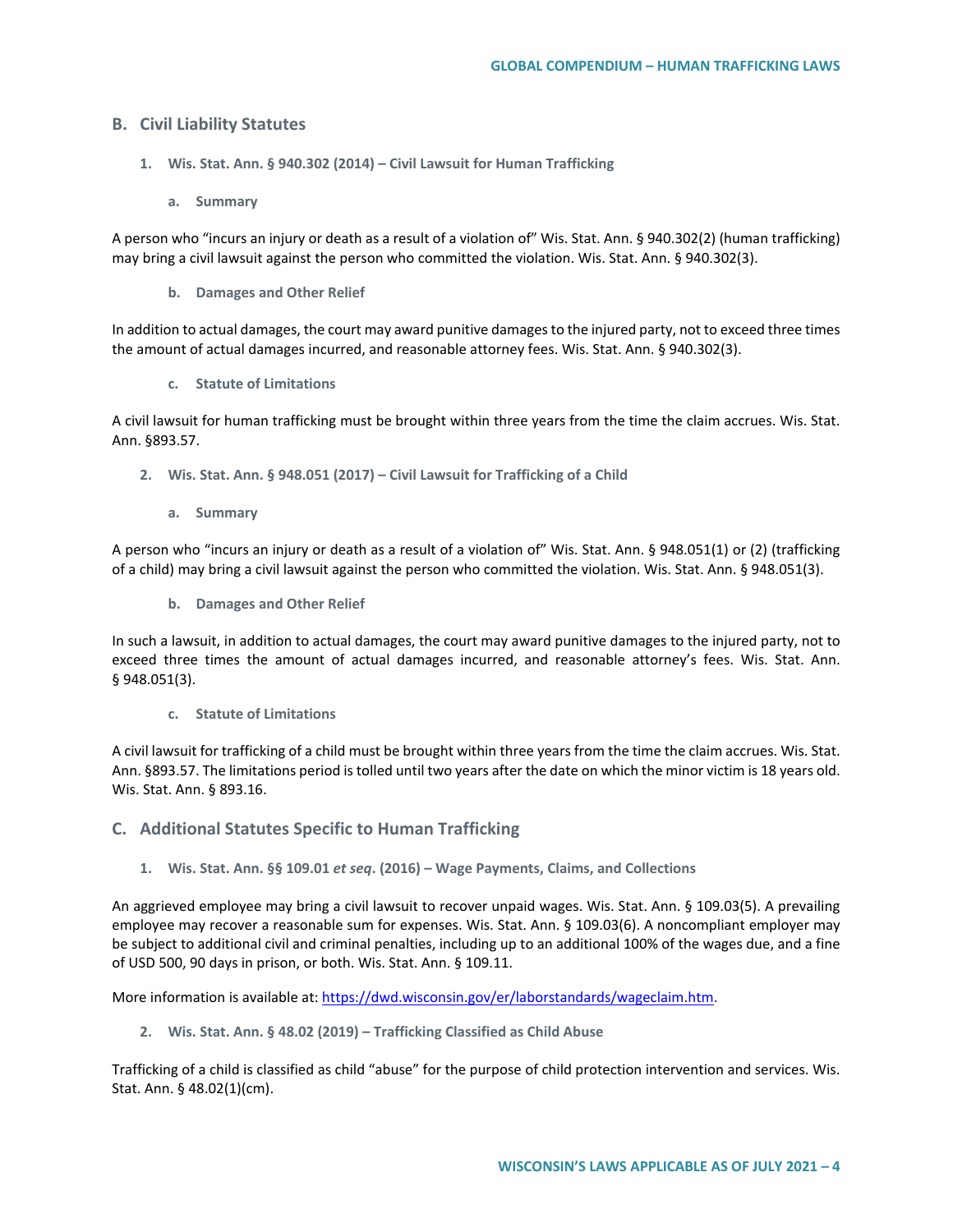#### **3. Wis. Stat. Ann. § 48.417 (2016) – Termination of Parental Rights**

An agency or district attorney may petition to terminate parental rights if a court finds that the parent has committed a violation of section 948.051 (trafficking of a child) or section 940.302 (human trafficking) and the violation resulted in great bodily harm or substantial bodily harm to the child or another child of the parent. Wis. Stat. Ann. § 48.417(1)(d).

#### **4. Wis. Stat. Ann. §§ 50.378 (2016), 950.045 (2016) – Right to a Victim Advocate**

A victim of human trafficking, or the victim's parent, guardian, or legal custodian if the victim is a child, has the right to have a victim advocate at law enforcement interviews, prosecution interviews, Department of Corrections proceedings, court proceedings, and post-conviction proceedings. Wis. Stat. Ann. § 950.045.

A hospital that provides emergency services to a victim of human trafficking shall, at the request of the victim, permit a victim advocate to accompany the victim to any examination or consultation that is performed at the hospital as a result of the violation, if the presence of the advocate does not interfere with medical care. Wis. Stat. Ann. § 50.378(2)(a).

**5. Wis. Stat. Ann. § 165.505 (2018) – Attorney General Subpoenas**

The attorney general may issue subpoenas to hotels or providers of an electronic communication service or remote computing service to compel production of certain items if the information likely to be obtained is relevant to an ongoing investigation of a human trafficking crime or an Internet crime against a child.

**6. Wis. Stat. Ann. § 165.71 (2015) – Human Trafficking Resource Center Hotline Poster**

The Wisconsin Department of Justice shall design or obtain a poster that provides information regarding a human trafficking resource center hotline and its phone number. The Department shall encourage its display at: gas stations with signs visible from an interstate or state highway that offer amenities to commercial vehicles; hotels; adult entertainment establishments; salons at which hair or nail services are provided; places at which employers engage some employees to perform agricultural labor; hospitals or other medical centers; places at which athletic or sporting events occur; establishments that operate as massage parlors or spas, alternative health clinics, or similar entities; expositions conducted by a county or agricultural society; courthouses; rest areas; and public and private transit stations.

**7. Wis. Stat. Ann. §§ 165.68 (2018), 66.0504 (2018) – Address Confidentiality Program**

Human trafficking victims are eligible to make their actual address confidential and receive an assigned address that the victim may use for all purposes.

**8. Wis. Stat. Ann. § 178.09031 (2016) – Trafficking as Grounds for Revocation of Partnership Qualification**

The statement of qualification for a limited liability partnership may be revoked if the partnership is involved in human trafficking or trafficking of a child.

**9. Wis. Stat. Ann. § 181.1420 (2008) – Trafficking as Grounds for Administrative Dissolution of Corporation**

A corporation which violates either Wis. Stat. Ann. § 940.302 (human trafficking) or Wis. Stat. Ann. § 948.051 (trafficking of a child) may be administratively dissolved under Wis. Stat. Ann. § 181.1421.

#### **10. Wis. Stat. Ann. § 250.04 (2008) –Department of Health Services Victim Assistance**

The Department of Health Services may provide or fund emergency services or assistance to victims of human trafficking or trafficking of children.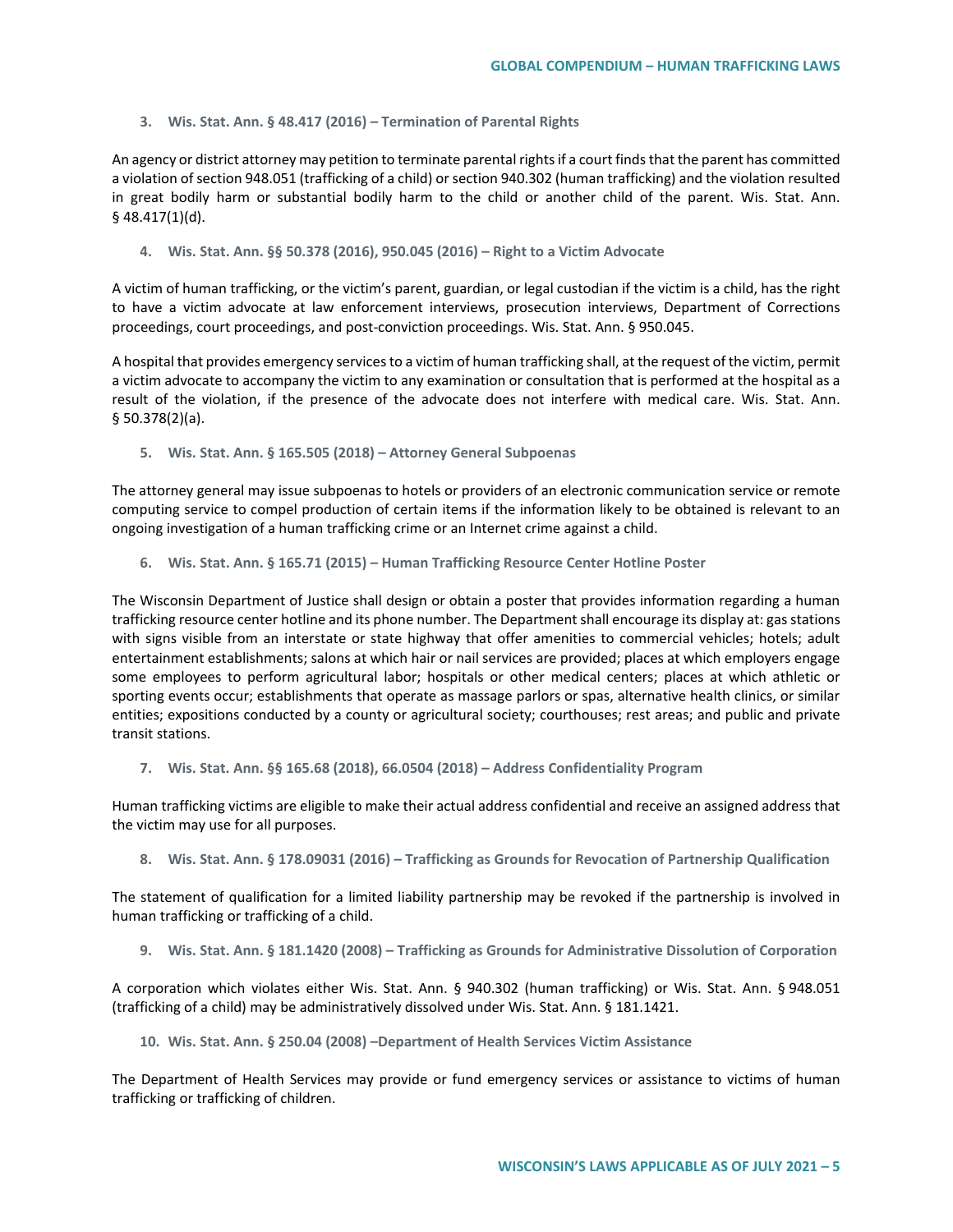**11. Wis. Stat. Ann. § 343.12 (2016) – School Bus Operators and Trafficking Convictions**

The department may not issue or renew a school bus endorsement to an operator's license if, within the time period specified by the department and not less than five years immediately preceding the date of application, the applicant has been convicted of human trafficking or trafficking of a minor.

**12. Wis. Stat. Ann. §§ 343.71 (2019), 38.04 (2019) – Commercial Driver Instruction and Trafficking**

A driver education course providing instruction in the operation of commercial motor vehicles must provide instruction in the recognition and prevention of human trafficking.

**13. Wis. Stat. Ann. § 440.982 (2017) – Midwife Licensure and Trafficking**

A person may not receive a license to practice as a midwife if that person has been convicted of human trafficking or trafficking of a child.

**14. Wis. Stat. Ann. § 905.045 (2018) – Domestic Violence or Sexual Assault Advocate-Victim Privilege**

A victim of human trafficking:

has a privilege to refuse to disclose and to prevent any other person from disclosing confidential communications made or information obtained or disseminated among the victim, a victim advocate who is acting in the scope of his or her duties as a victim advocate, and persons who are participating in providing counseling, assistance, or support services under the direction of a victim advocate, if the communication was made or the information was obtained or disseminated for the purpose of providing counseling, assistance, or support services to the victim.

**15. Wis. Stat. Ann. §§ 949.001** *et seq.* **(2016) – Crime Victim Compensation**

The Department of Justice may order the payment of an award to a victim for personal injury or death that results from a commission or the attempt to commit human trafficking or trafficking of a child. Wis. Stat. Ann. § 949.03. The department may make awards for medical treatment, with up to USD 3,000 dollars for mental health treatment, work loss of a victim, reasonable and necessary housing accessibility adaption in the result of a disability not to exceed USD 5,000, and more, payable from the person who committed the crime, public funds, or third parties liable for the offender's acts. Wis. Stat. Ann. § 949.06.

The application for the award must be made within one year of the injury, and the crime from which the injury resulted must have been reported to the police within five days of its occurrence. Wis. Stat. Ann. § 949.08.

**16. Wis. Stat. Ann. § 973.075 (2015) – Forfeiture of Property Derived from Crime and Certain Vehicles**

"All property, real or personal, including money, used in the course of, intended for use in the course of, or directly or indirectly derived from or realized through the commission of any crime" and all vehicles used in the commission of a violation of section 940.302 (human trafficking) or section 948.051 (trafficking of a child) are subject to seizure and forfeiture.

## **D. Significant Cases**

**1.** *State v. Kizer***, No. 2020AP192-CR, 2021 WL 2212719 (Wis. Ct. App. June 2, 2021)**

The Wisconsin Court of Appeals held that the affirmative defense under Wis. Stat. Ann. § 939.46 can be a complete defense to a first-degree murder charge. The court concluded the affirmative defense applied to any offense committed as a direct result of the violation of sections 940.302(2) or 948.051 and was not limited to those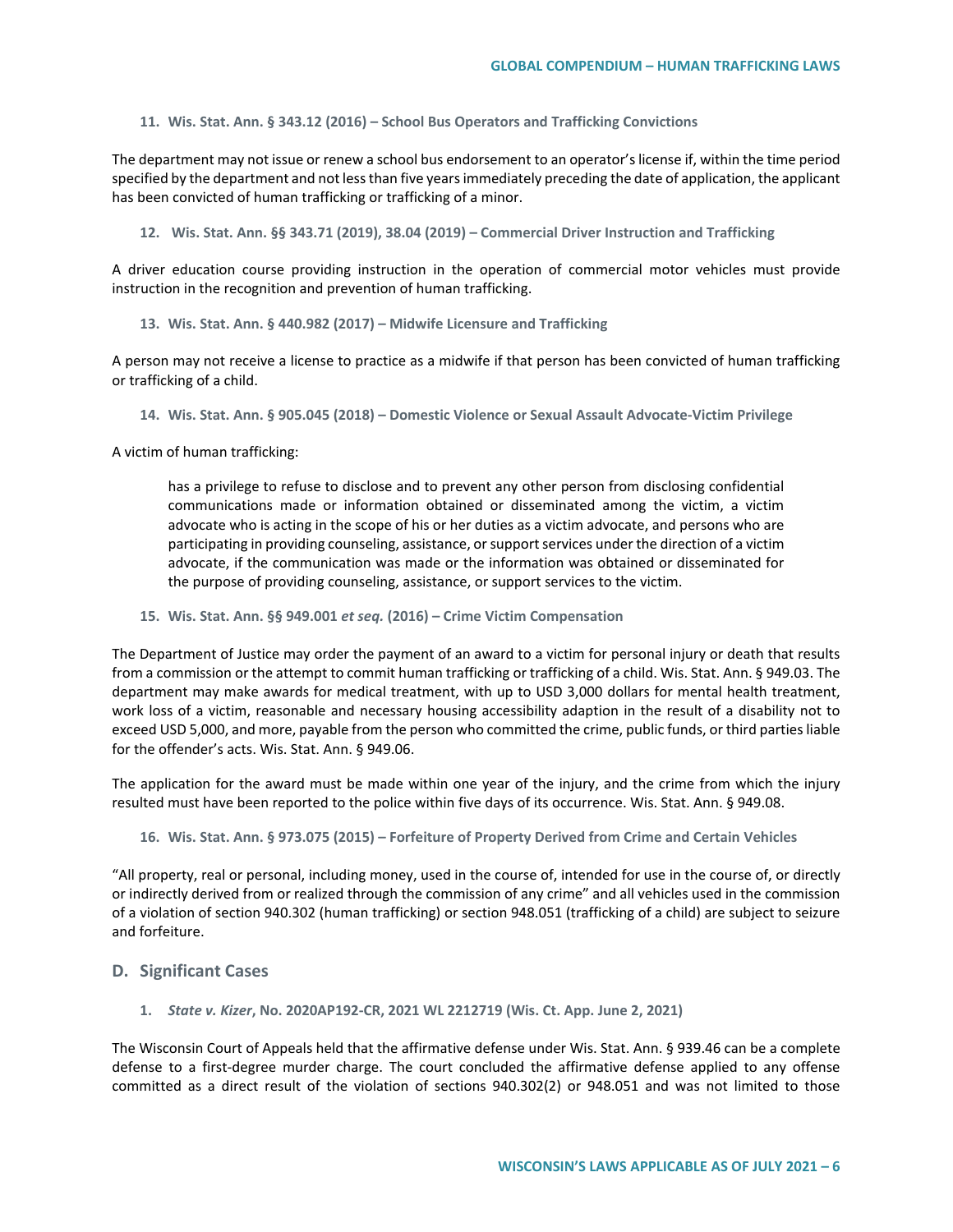enumerated in the human trafficking statutes. The court reasoned a crime could be a direct result of human trafficking if:

there is "some evidence" to support such a finding based on whether the victim's offense arises relatively immediately from the trafficking violation of which the victim is a victim, is motivated primarily by the trafficking violation, is a logical and reasonably foreseeable consequence of that violation, and is not in significant part caused by events, circumstances or considerations other than that violation.

## **E. Academic Research/Papers**

Melynda H. Barnhart, *Sex and Slavery*: *An Analysis of Three Models of State Human Trafficking Legislation*, 16 WM. & MARY J. WOMEN & L. 83 (2009).

Rachel Monaco-Wilcox & Daria Mueller, *Under the Radar: Human Trafficking in Wisconsin*, 90 WIS. LAW. 14 (Oct. 2017) (last updated on Jan. 14, 2020).

Lisa Holl Chang, Comment, *Reaching Safe Harbor: A Path for Sex-Trafficking Victims in Wisconsin*, 2013 WIS. L. REV. 1489 (2013).

Kelsey Mullins, Comment, *A Path to Protection: Collateral Crime Vacatur for Wisconsin's Victims of Human Trafficking*, 2019 WIS. L. REV. 1551 (2019).

Jessica E. Ozalp, Comment, *Halting Modern Slavery in the Midwest: The Potential of Wisconsin Act 116 to Improve the State and Federal Response to Human Trafficking*, 2009 WIS. L. REV. 1391 (2009).

- **F. Resources**
- National Human Trafficking Hotline (Wisconsin): <https://humantraffickinghotline.org/state/wisconsin>
- Shared Hope International, Wisconsin Report Card (2019): [https://sharedhope.org/PICframe9/reportcards/PIC\\_RC\\_2019\\_WI.pdf](https://sharedhope.org/PICframe9/reportcards/PIC_RC_2019_WI.pdf)
- Shared Hope International, Wisconsin Analysis and Recommendations (2019): [https://sharedhope.org/PICframe9/analysis/PIC\\_AR\\_2019\\_WI.pdf](https://sharedhope.org/PICframe9/analysis/PIC_AR_2019_WI.pdf)
- U.S. Department of Health & Human Services, *Wisconsin: Efforts to Combat Human Trafficking* (2017): [https://nhttac.acf.hhs.gov/sites/default/files/2019-](https://nhttac.acf.hhs.gov/sites/default/files/2019-06/wisconsin_profile_efforts_to_combat_human_trafficking.pdf) [06/wisconsin\\_profile\\_efforts\\_to\\_combat\\_human\\_trafficking.pdf](https://nhttac.acf.hhs.gov/sites/default/files/2019-06/wisconsin_profile_efforts_to_combat_human_trafficking.pdf)
- Wisconsin Department of Children and Families, Wisconsin Anti-Human Trafficking Task Force <https://dcf.wisconsin.gov/aht/taskforce>
- Wisconsin Department of Justice, Human Trafficking: <https://www.doj.state.wi.us/ocvs/human-trafficking>
- Wisconsin Department of Justice, Office of the Attorney General, *Human Trafficking: A Guide for Criminal Justice Professionals* (2020 update): [https://www.doj.state.wi.us/sites/default/files/ocvs/human%20trafficking/DOJ%20HT%20Guide%20for%](https://www.doj.state.wi.us/sites/default/files/ocvs/human%20trafficking/DOJ%20HT%20Guide%20for%20Criminal%20Justice%20Professionals%20Jan%202020.pdf) [20Criminal%20Justice%20Professionals%20Jan%202020.pdf](https://www.doj.state.wi.us/sites/default/files/ocvs/human%20trafficking/DOJ%20HT%20Guide%20for%20Criminal%20Justice%20Professionals%20Jan%202020.pdf)